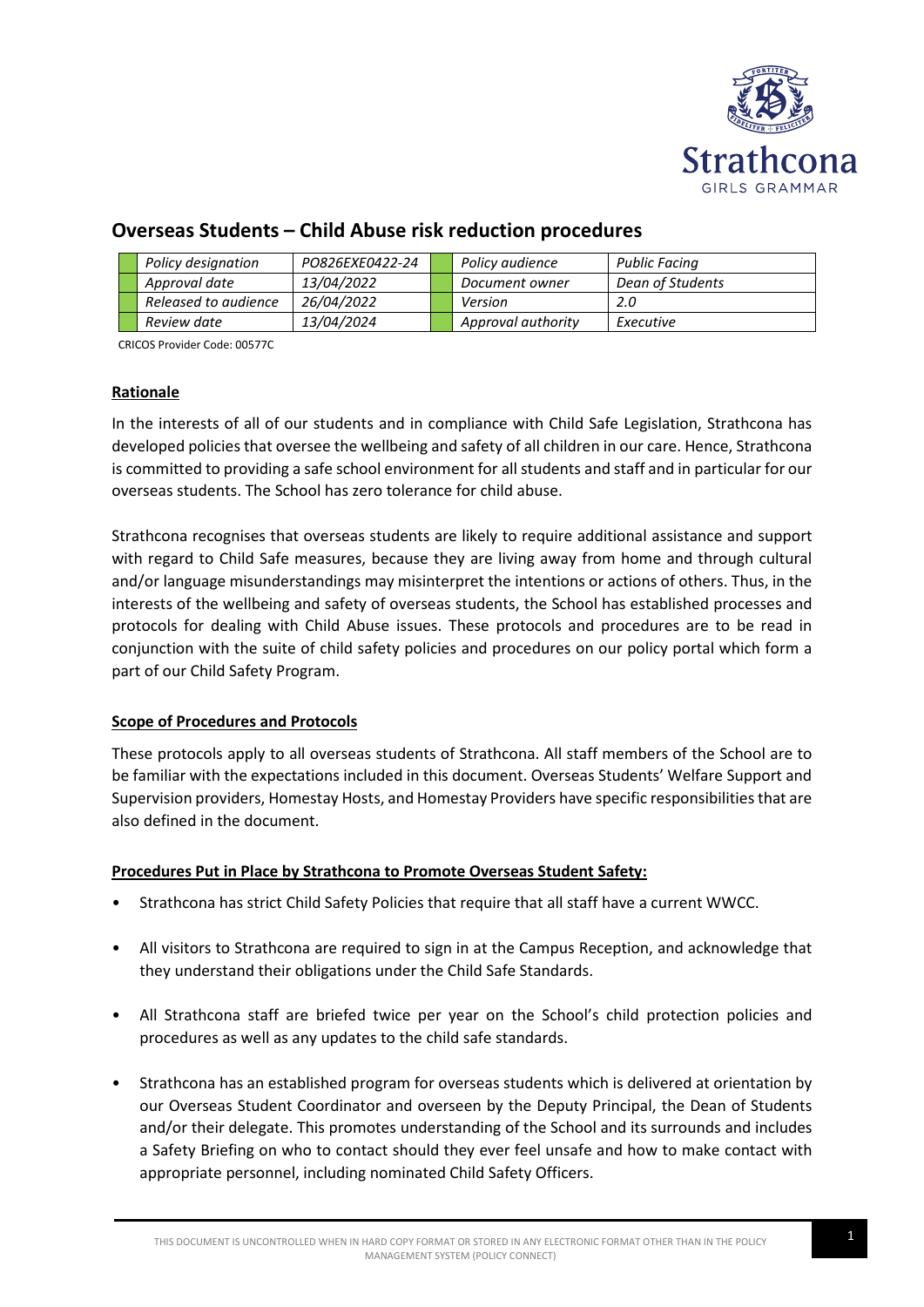

- With regard to overseas students of Chinese background, Strathcona has staff on site who speak Mandarin; and whom are involved with Overseas Student Pastoral Care. These staff members are accessible to overseas students and co-ordinate activities and mentorship opportunities. They are also available for appointments to provide clarity around language and interpretation and, as such, are well able to provide advice on Child Safe issues.
- Strathcona requires all overseas students staying in accommodation approved by the School under a Confirmation of Appropriate Accommodation and Welfare (CAAW) arrangement to have a Welfare and Support Person who can converse in the language of the overseas student. This person is required to be accessible for advice and guidance 24 hours per day and is expected to arrange regular appointments (at least twice per term) to meet with the overseas student(s) within their care along with the Overseas Student Coordinator, Heads of Houses and Year Co-Ordinators to ensure that any issues are addressed promptly.
- Strathcona has a full-time Psychologist and a qualified School Nurse located at the Senior Campus; these services are available and accessed by secondary students during the school day and all overseas students are introduced to these staff at Orientation. Year 9 overseas students have access to a senior first-aid qualified staff member and a Head of Campus for support services. The Psychologists visits the Campus on a regular basis and is available by appointment.
- Overseas students are closely monitored in terms of attendance, academic performance and socialisation with others – if the student appears unsettled or it appears there is cause for concern, Wellbeing Team will, in the first instance, ask the Overseas Student Coordinator to make contact with the student and will also advise the elfare and Support Person ("support person").
- Overseas students are constantly monitored for wellbeing and pastoral care and can themselves report concerns to the following staff who are available to support them at all times - all issues are dealt with immediately:
	- The Overseas Student Coordinator is readily available and has regular meetings with students, individually and in groups.
	- Year Level Co-ordinator / Head of House who has overall pastoral care for all students in their year level.
	- Head of Junior School and Dean of Students has overall care of students in their section of the School: Junior School (Years Prep - 6); Senior School (Years 7 –12.
- The School ensures that all charter buses and public transport buses that service the School are adequately manned; all drivers are required to have a current WWCC.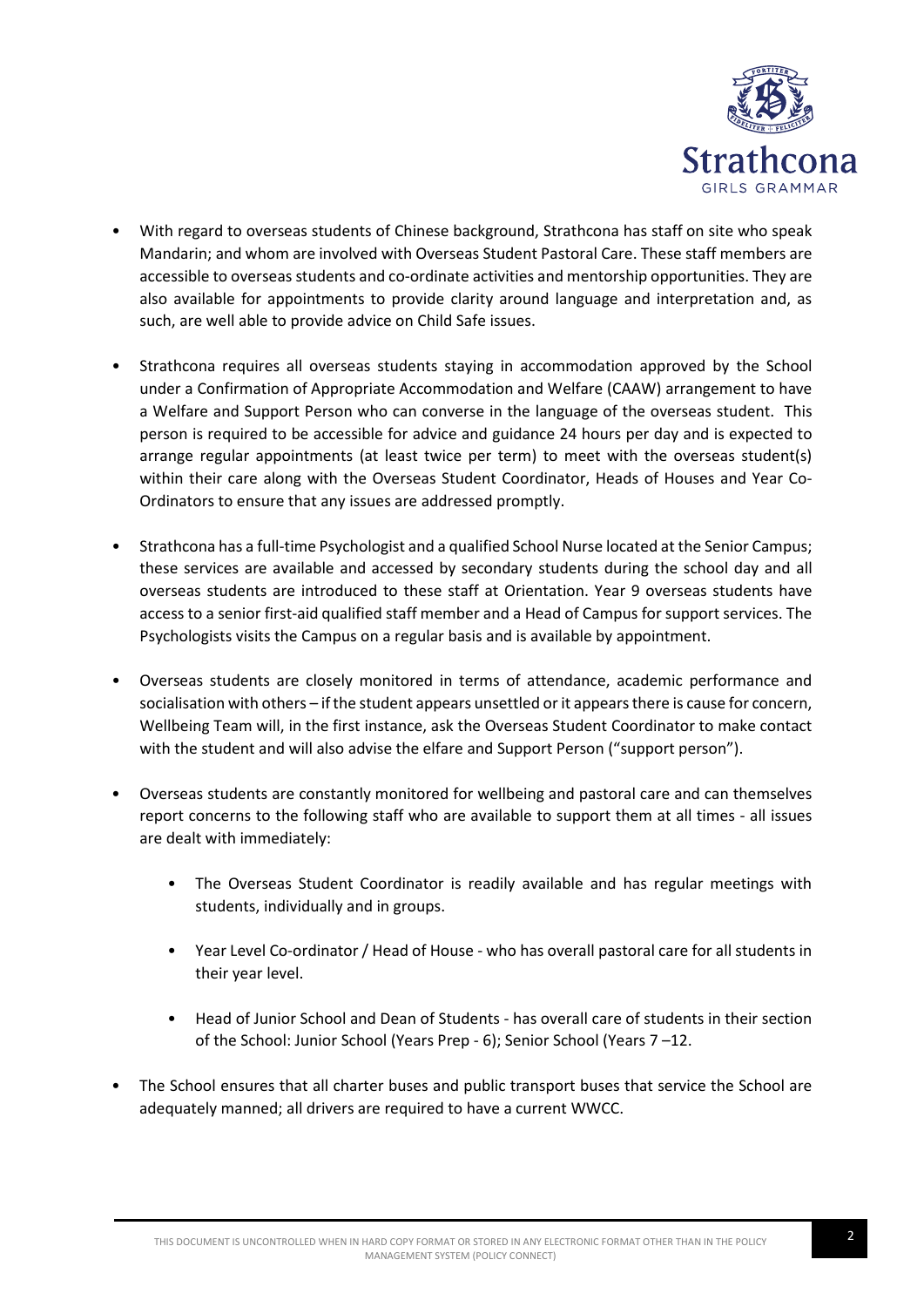

## **Child Safe Training for Homestay Hosts / Homestay Providers**

- All homestay hosts / providers of Strathcona's overseas students are required to be interviewed and fully informed about responsibilities and assessed for suitability by Strathcona's Overseas Student Coordinator.
- All adults living in the homestay residence must have a current WWCC and completed relevant child protection training / awareness as required and approved by the School.
- A Child Safe Pack containing a suite of child protection policies and procedures including the Child Safe Code of Conduct is provided to the host family at the commencement of the homestay arrangement and at a minimum annually or as required thereafter by Strathcona. All adult family members are required to sign and acknowledge that they have read and understood the information contained in the Child Safe Pack and return the signed acknowledgement to the School for filing.

## **Child Safe Training for support persons**

- A Child Safe Pack containing a suite of child protection policies and procedures including the Child Safe Code of Conduct is provided to all support persons at the commencement of their engagement and at a minimum annually or as required thereafter by Strathcona. The support person is required to sign and acknowledge that they have read and understood the information contained in the Child Safe Pack and return the signed acknowledgement to the School for filing.
- Each support personmust hold a current WWCC and completed relevant child protection training / awareness as required and approved by the School.

# **Expectations of Homestays Hosts / Providers**

- All homestay hosts of Strathcona's overseas students are required to provide the student with a bedroom that can be locked from inside and full bathroom facilities which can also be locked from the inside.
- It is expected that homestay hosts will ensure that the School is notified of any daily absence of an overseas student – in particular, as a safety measure to ensure that the School is aware that the student is legitimately absent.
- It is expected that homestay hosts in collaboration with the support person will proactively assist their overseas student to attend evening functions at the School or at offsite venues should such events arise; in particular, to ensure that the student is safe at all times.